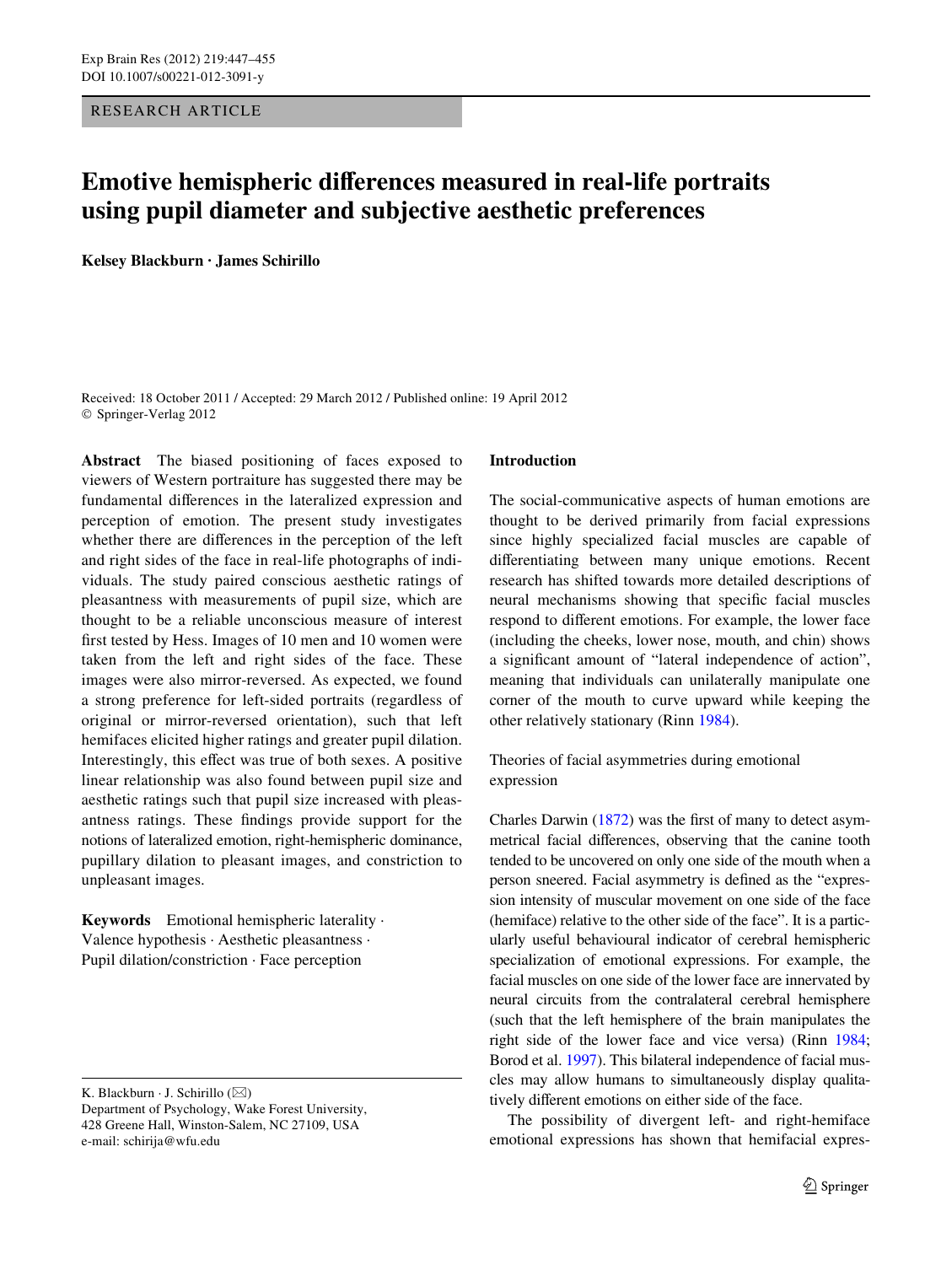sions differ not only anatomically, but also differentially impact those who observe them. Kowner ([1995\)](#page-8-1) provides an overview of the two main neuropsychological theories of brain specialization for emotion: the valence hypothesis, which postulates that the left brain hemisphere (right hemiface) is specialized for positive emotions and the right hemisphere (left hemiface) for negative emotions, and the right-hemisphere hypothesis that states that the right hemisphere dominates overall in the perception and expression of emotions regardless of their valence. The latter hypothesis has gained a great deal of support. This has been evidenced by findings that the right hemisphere has greater control over voluntary (posed) emotional expressions, accounting for the lower two-thirds of the contralateral facial musculature (Borod and Caron [1980;](#page-7-2) Brodal [1965](#page-7-3); Kowner [1995](#page-8-1)). Likewise, several reports posit that the left side of the face is more intense and active during voluntary emotional expression (Sackheim et al. [1978](#page-8-2); Borod et al. [1997](#page-7-1)).

# Biased positioning of faces and sex differences in artistic portraits

A significant number of portraits skew the position of the facial profile, establishing a clear artistic preference for presenting the left cheek in portraits (McManus [2005\)](#page-8-3). One examination of 1,474 Western European portraits found that the majority of posers  $(\sim 64 \%)$  exposed their left cheeks while only  $\sim$ 33 % exposed their right cheeks. More importantly, this leftward bias occurred more often in portraits of women than in portraits of men (McManus and Humphrey  $1973$ ). Although this sex difference has yet to be sufficiently explained, Powell and Schirillo ([2009,](#page-8-5) [2011\)](#page-8-6) provide two possible interpretations—first, males may prefer to *not* reveal their emotive left hemiface as much as females and second, it may be the artist's intention to portray women as being more emotive than men by displaying their more expressive left cheeks. Another leftward bias explanation suggests there may be asymmetrical differences in the portrait viewer's perception of emotional expression. Research has shown that the right cerebral hemisphere is superior in the perception of emotional stimuli that may ultimately cause a left visual-field advantage for the processing of emotional content (Gilbert and Bakan [1973](#page-8-7)).

Conscious aesthetic preferences versus unconscious pupil size

Although many theories have attempted to account for the historically pervasive artistic bias in portraiture, none so far have linked this phenomenon to lateralized emotional expression. Thus, research efforts have shifted to examine observers' aesthetic preferences of differentially oriented images to find evidence that emotional laterality results in perceptual differences in portraiture. A number of studies have since concluded that observers generally attend to the poser's actual facial characteristics when assessing portrait attractiveness (Schirillo [2000](#page-8-8); Powell and Schirillo [2009,](#page-8-5) [2011](#page-8-6)). Thus, hemispheric emotive asymmetries may to some degree influence the perception of beauty.

Many popular methodologies link aesthetics to hemispheric specialization by examining an observer's subjective impressions of the emotional content in visual stimuli. However, observers may use a number of different visual elements (e.g. image contrast or specific facial features) to derive aesthetic judgments. To overcome this limitation, Powell and Schirillo ([2011\)](#page-8-6) simultaneously acquired aesthetic judgments of original and mirror-reversed images along with pupil diameter measurements that have previously been used as reliable unconscious physiological indicators of emotional arousal (Bradley et al. [2008\)](#page-7-4).

Hess and Polt  $(1960)$  $(1960)$  $(1960)$  were the first to report an effect of emotional valence on pupil size. They revealed that pupils constricted when viewing unpleasant images but dilated when viewing pleasant images. Unfortunately, these results were confounded because luminance varied across images that caused considerable variation in pupil size (Hess et al. [1975](#page-8-10); Lowenfeld [1999](#page-8-11); Bradley et al. [2008\)](#page-7-4).

Bradley et al. ([2008\)](#page-7-4) and Powell and Schirillo ([2011\)](#page-8-6) specifically re-examined Hess' proposal by testing the effects of picture emotionality on pupil diameter across paired original and mirror-reversed grey-scale images (thereby controlling the effects of luminance variance on pupil size). Both studies concluded that pupillary changes during picture viewing were due to sympathetic activation (emotional arousal) as they covaried with skin conductance changes and the perception of emotional content regardless of valence. In other words, pupil size was related to the emotional *intensity* of images rather than specific positive and negative emotive connotations.

#### Current experimental design and predictions

The current study tests whether one side of the face is more aesthetically pleasant than the other by pairing conscious aesthetic ratings of pleasantness with the unconscious physiological measure of pupil size. It is of particular interest to relate these two measures to facial asymmetries caused by brain specialization of emotions and/or right-hemisphere dominance. This will prove useful in constructing a more definitive neuropsychological explanation for the perceptive biases in artistic portraiture noted throughout history.

Grey-scale photographs were taken simultaneously from both sides of 20 (men and women) individuals' faces and presented to 37 observers for an aesthetic judgment task. Observers rated their perception of each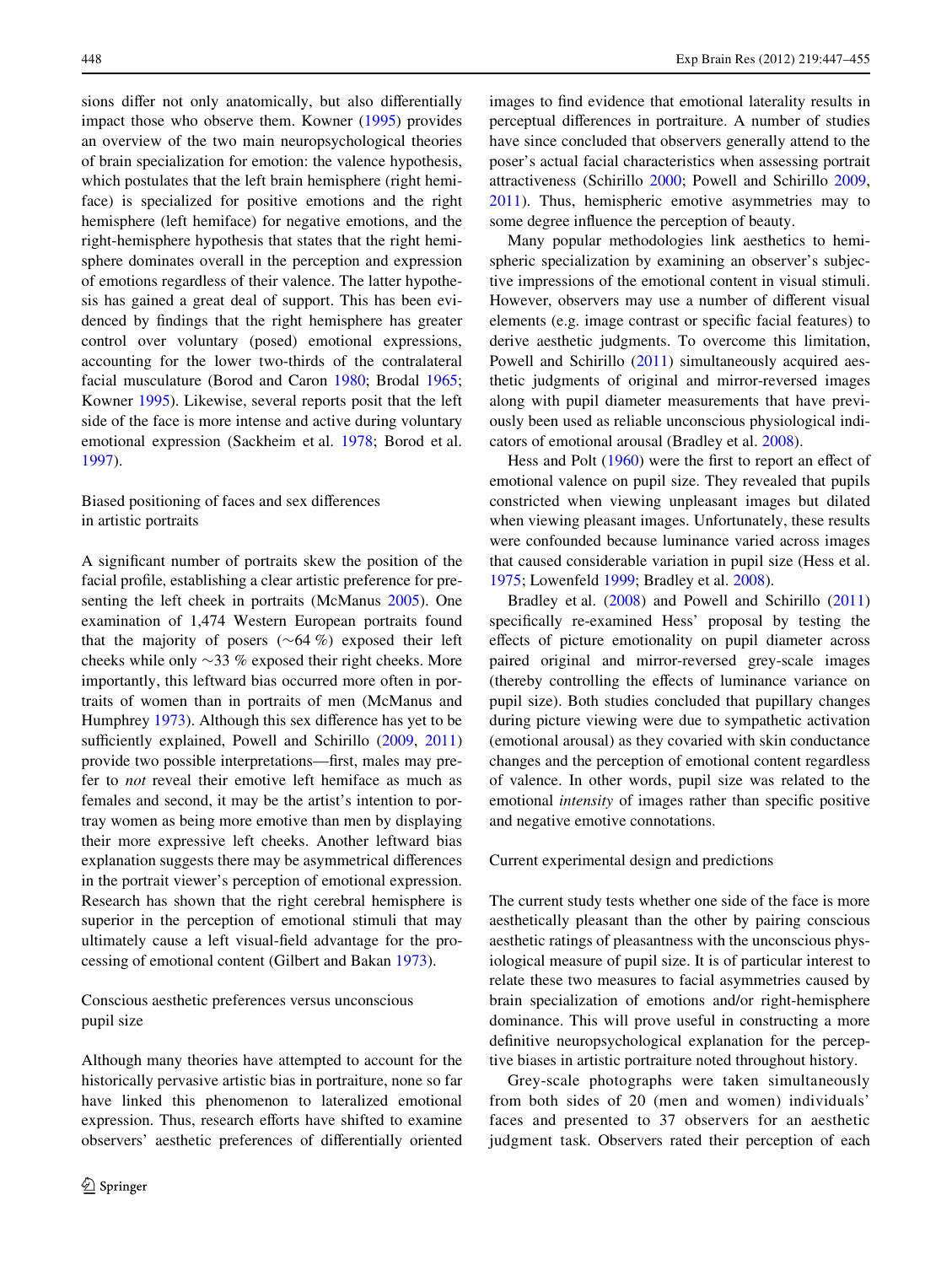image's "pleasantness" while their pupil size was simultaneously measured. It was expected that as image pleasantness increased so would pupil size. Also, higher ratings of pleasantness were expected to be assigned to women's left hemifaces, but no hemiface preference was expected for males. Likewise, a leftward female bias was also expected to occur with pupil size measurements such that significantly greater pupil dilation would be elicited while viewing female left hemifaces, but not while viewing either hemiface in male images.

## **Methods**

## Participants

All procedures were approved by the Institutional Review Board of Wake Forest University and were performed in accordance with the ethical standards laid down in the 1964 Declaration of Helsinki. Twenty volunteer participants (10 men and 10 women; age, 35–65) from the Wake Forest University Psychology Department and a local insurance company (ACS Benefit Services) posed for portraits (Fig. [1](#page-2-0)). An older-age portrait group was chosen because their more mature faces allowed for easier assessments of their emotive qualities. To determine which final sets of pictures to use, ten volunteer from Wake Forest undergraduates rated the images (in addition to an eleventh rater who was a tiebreaker for one particular set of pictures). An additional 37 observers (23 women and 14 men; age, 18–22) with normal or corrected-to-normal (20/20) vision (but no glasses) from undergraduate Introductory Psychology courses at Wake Forest University participated in the picture-viewing task for course credit.

#### Stimuli

To acquire the pictures, two digital cameras on tripods were positioned at a 37.15° visual angle to either sides of the poser's face. This slightly less than 45° angle allowed the cameras to capture both of the poser's eyes and right- and left-facial features while still maintaining a hemiface bias. Figure [1](#page-2-0) shows six representative posers reflecting the fact that the posers were looking straight ahead so that the cameras captured equal amounts of right- and left-facial features while also showing that their heads were not canted to avoid potentially biasing a given pair of images. This fact was verified by three naïve raters who used a  $1-5$  rating scale where "1" indicated looking straight ahead and "5" indicated turned significantly towards one side, and a separate 1–5 rating scale where "1" indicated no head cant and "5" indicated significant head cant. Straight ahead indices equalled 1.3 while cant indices equalled 1.1, and inter-rater reliability was calculated using Kendall's coefficient of concordance (W =  $0.78$  for sidedness and W =  $0.84$  for cant, respectively). Collecting left- and right-cheeked paired images minimized pupil size differences due to variation in image contrast or luminance. Pictures included the poser's face, hair, neck, and shoulder/neck area, along with any accessories that posers chose to wear (with the exception of hats and glasses). Light intensity was kept relatively constant across both sides of the face by using only overhead lighting.

Posers were instructed to "smile as naturally as possible" and to focus on a fixation point, positioned approximately 61 cm in front of and level with the posers' face to ensure that the poser was not looking directly at either camera. Posers pressed a button on a manual dual-timer remote to make both cameras fire simultaneously. They took  $5-6$ simultaneous sets of images of themselves. They were

<span id="page-2-0"></span>

**Fig. 1** *Six* representative posers indicating that equal proportions of *right* and *left sides* of the face were captured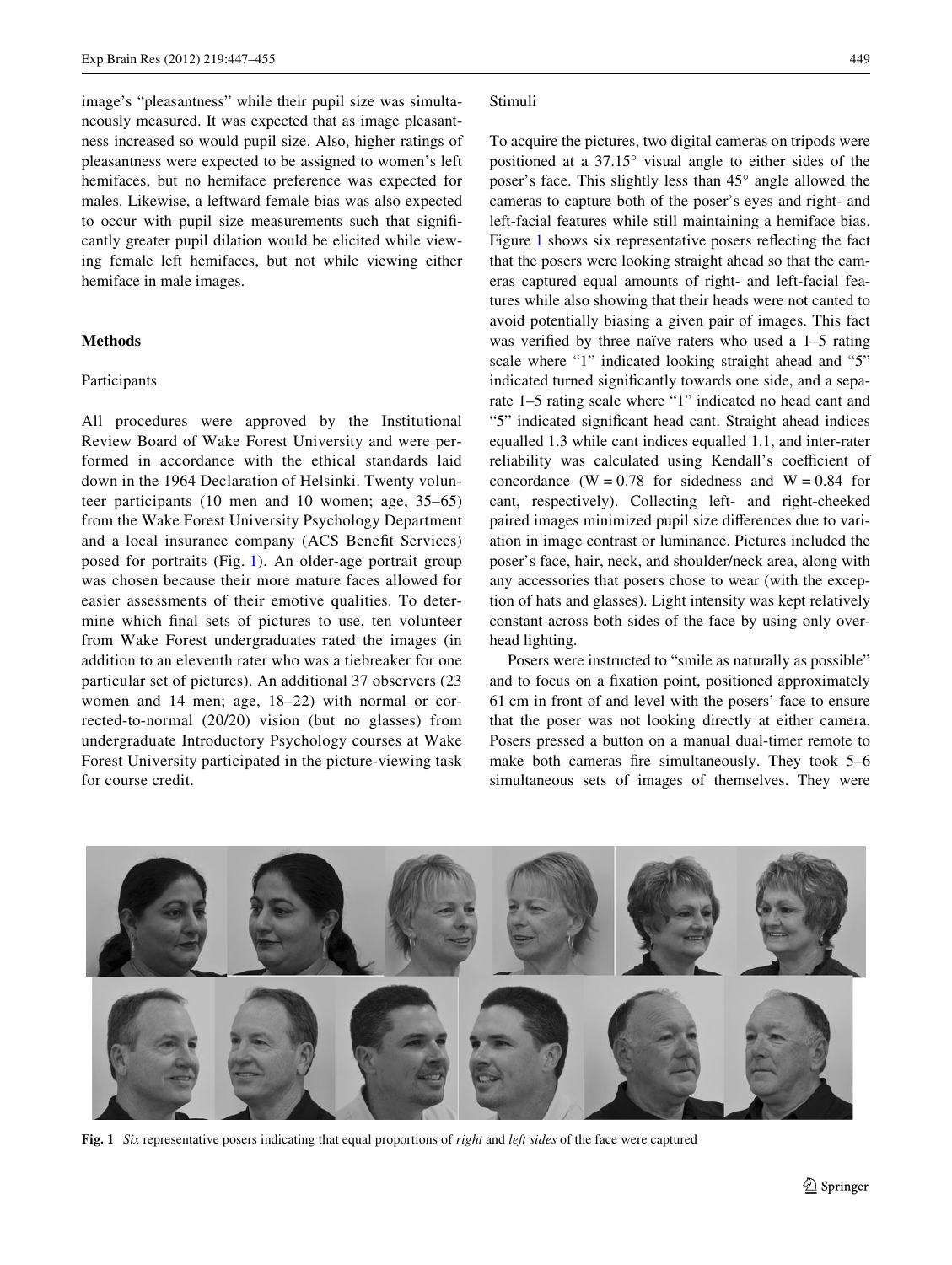allowed to pause and readjust their posture (and pose) between successive pictures.

Adobe Photoshop was used to crop pictures so that the leftand right-cheek images were proportionate to each other. Because the pupil responds differentially to various colours, all 40 images were also converted to grey scale to minimize variance (Bradley et al. [2008\)](#page-7-4). The images were further modified using a Gaussian blur function (with a standard deviation of 100 pixels radius of images that were, on average, 1,600 pixels squared) to create 40 blurred images that served as a baseline prior to the appearance of their corresponding original (non-blurred) image. All images were also mirrorreversed so that an original right-cheek image appeared to be a left-cheek image and vice versa. This led to a total of 8 pictures per poser—1 original right cheek, 1 original left cheek, 1 mirror-reversed right cheek, 1 mirror-reversed left cheek, and 4 blurred images corresponding to each of the latter pictures. To avoid confusion, we always labelled the poser's anatomical side from which the image was taken as the "true" left/right side versus their "perceived" left/right side. This takes care of when we mirror-reversed images. Each set of simultaneous left- and right-cheek images was printed on a single sheet of paper so that ten raters could use an ordinal scale to evaluate and rank the sets of pictures to determine the final set of images to be used in the picture-viewing task in terms of how natural/genuine the poser's smile appeared. This scale ranged from 1 to 5, with a "1" meaning the least natural/ genuine looking smile and a "5" meaning the most natural/ genuine looking smile. Each rater's scores for all 100+ pictures were summed to obtain the pictures deemed to have the most natural posed smile by consensus of all 10 raters. Interrater reliability was calculated using Kendall's coefficient of concordance (W =  $0.363$  for male images and W =  $0.491$  for female images).

For the picture-viewing task, the final sets of images were presented using MediaLab on an IBM CRT computer monitor using a randomized block design without replacement so that each of the four types of images would be presented only once within a block (making it impossible to see two images of the same poser in succession). A headmounted ASL (Applied Science Laboratories) eye tracker recorded observer's left-eye pupil diameter every 17 ms. Since pupil size is believed to be constant across eyes, it was necessary only to take measurements of one eye (Lowenfeld [1999](#page-8-11); Powell and Schirillo [2011\)](#page-8-6). The device stopped recording when the observer's eyes were closed more than 50 % (due to blinks or partial closure of the eyes); therefore, these data were eliminated automatically. A chin rest was used to maintain a viewing distance of 24" between the observer and the computer screen (Duchowski [2007](#page-7-5)). This distance was previously determined to limit eye movements "off-screen" to approximately  $3\%$  of the overall viewing time (Powell and Schirillo [2011\)](#page-8-6).

#### Design and procedure

Each picture was presented for 15 s during which time observers were instructed to consider how aesthetically "pleasing" they found the image, with a "1" meaning most displeasing, a "5" meaning neutral, and "9" meaning most pleasing. Pleasantness was chosen as an appropriate evaluative measure in that Russell and George ([1990\)](#page-8-12) established that pleasantness was highly correlated with likeability and preferability and was the highest of 5 different evaluative scales in intersubject agreement.

Blurred versions of the original 40 images were presented prior to each original (non-blurred) image for 10 s. Pupil diameter was recorded only during the presentation of the original image. The purpose for presenting blurred images was to cause observer's pupil size to adjust to the overall luminance level of each subsequent clear image. After the presentation of a clear image, observers recorded their rating for the previous (clear) image using the aesthetics judgment scale aforementioned, after which they viewed the next blurry image for 10 s followed by a clear image for 15 s. This procedure was repeated for the remaining images.

It is known that pupil size decreases rapidly after presenting a new image; therefore, the pupil required enough time to stabilize and recover to or above baseline levels (Aboyoun and Dabbs [1998](#page-7-6)). To overcome this initial depression, observers were given 6 s following the image presentation for their pupils to stabilize after which an additional 9 s were allotted to record pupil size measurements at the new stabilized level. This limited viewing time to 15 s since periods longer than 15 s may cause excessive fatigue.

## **Results**

#### Verbal ratings of pleasantness

Verbal ratings of aesthetic pleasantness were recorded for each of the 80 images that ranged almost continuously from  $\sim$ 3.5 to  $\sim$ 6.5, with a grand average near neutral ( $\sim$ 5.1). The ratings were averaged for each sex, and a paired-samples *t* test  $(1,479) = -0.916$ ,  $p = .360$  revealed no main effect of sex (of the poser) on observer's ratings (Fig. [2](#page-4-0)).

After this analysis, the raw ratings were normalized to zscores (given that different observers used different parts of the range of possible ratings). Z-scores were subsequently converted to difference scores by subtracting each portrait's true left-image rating by the same portrait's true rightimage rating and by subtracting perceived right-image ratings from perceived left-image ratings of the same portrait.

Average difference scores were calculated separately for male and female images and also separately for the two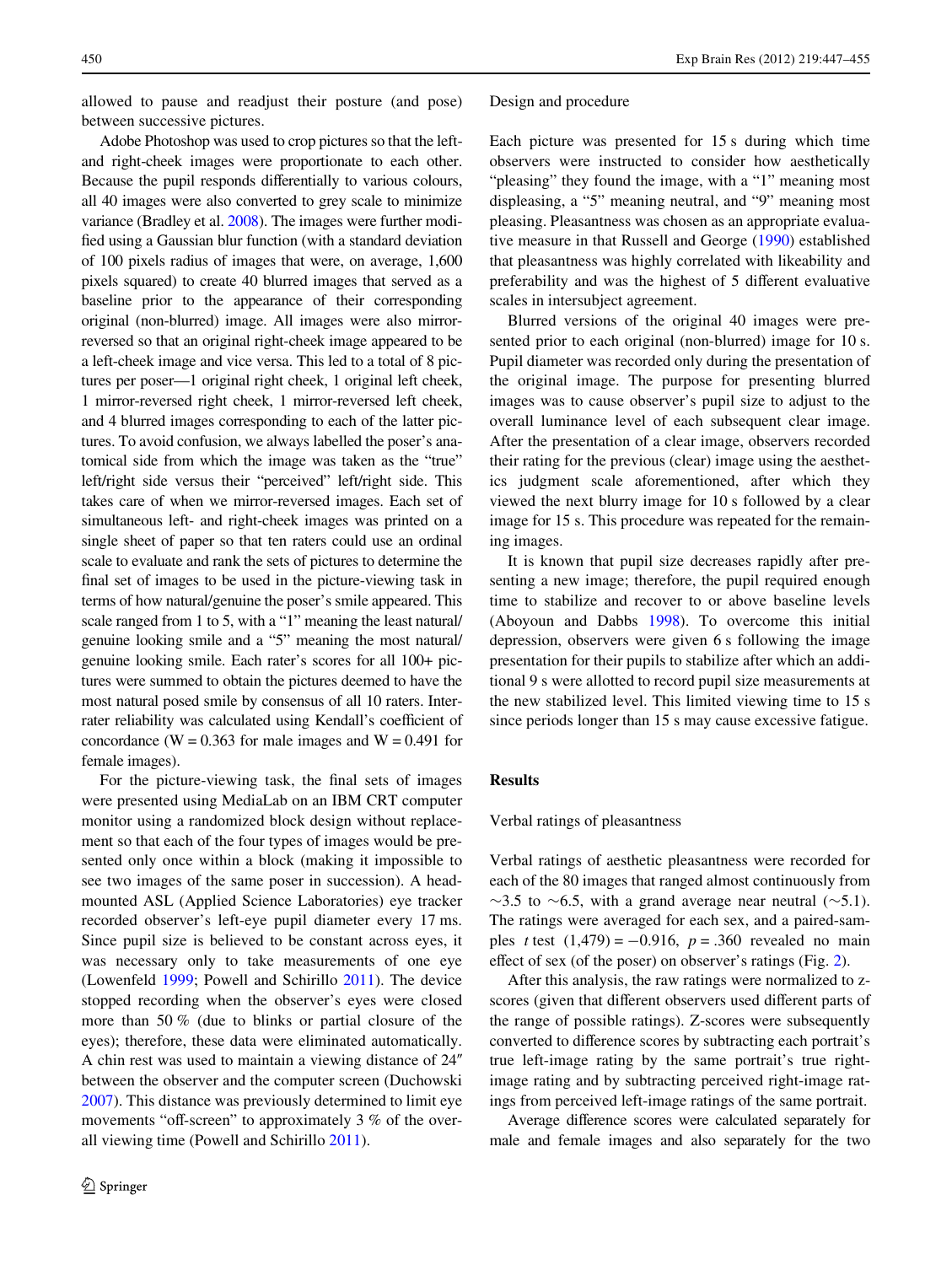

<span id="page-4-0"></span>**Fig. 2** Average pleasantness ratings (on a 1–9 scale) and average pupil diameter (units of  $mm<sup>2</sup>$ ) for male and female images



<span id="page-4-1"></span>Fig. 3 Pleasingness rating difference z-scores for each portrait type

different orientations of the portraits (original or mirrorreversed; i.e. true or perceived). Thus, there were 4 different scores—female originals (i.e. true left or right), female mirror-reversed (i.e. perceived left or right), male originals (i.e. true left or right), and male mirror-reversed (i.e. perceived left or right). These different scores were then submitted to a 2 (side of face: original vs. mirror-reversed; i.e. true or perceived) X 2 (sex of poser: male vs. female) repeated measures ANOVA. This analysis indicated a marginal main effect for the side of face  $(F(1, 369) = 2.858, p = .092)$ , but not for sex of poser  $(F(1, 369) = 0.014, p = .907)$ . There was no significant interaction  $(F (1, 369) = 0.130, p = .719)$  $(F (1, 369) = 0.130, p = .719)$  $(F (1, 369) = 0.130, p = .719)$  (Fig. 3).

## Pupil diameter

Average pupil size for male and female portraits was calculated from the raw measurements of pupil size recorded for each of the 80 images. The average pupil size elicited while viewing one sex was not significantly different than that recorded while viewing the other, by a paired-samples *t* test  $(1,479) = -0.976, p = .329$  $(1,479) = -0.976, p = .329$  $(1,479) = -0.976, p = .329$  (Fig. 2).

Pupil measurements were then normalized to z-scores and converted to the above aforementioned 4 types of different scores (i.e. orientation and poser's sex). These different scores were again calculated by subtracting true right-image data from true left-image data of the same



<span id="page-4-2"></span>Fig. 4 Pupil size difference z-scores for each portrait type

portrait and by subtracting perceived right-image data from perceived left-image data of the same portrait and submitted to a 2 (side of face: original vs. mirror-reversed; i.e. true or perceived) X 2 (sex: male vs. female) repeated measures ANOVA. There was a highly significant main effect of side of face  $(F(1, 369) = 9.192, p = .003)$ , but not of sex  $(F(1, 369) = 9.192, p = .003)$  $369$  = 1.014,  $p = .314$ ). There were no significant interactions  $(F (1, 369) = 0.382, p = .537)$  (Fig. [4](#page-4-2)).

Relationship between pleasantness ratings and pupil diameter

There was a positive correlation between ratings and pupil size across all 80 images  $(R^2 = 0.242, r = 0.492)$  (Fig. [5](#page-4-3)). Parsing the correlational data by sex and orientation determined the strength of each correlation (female original  $R^2 = 0.147$ ,  $r = 0.383$ ; male original  $R^2 = 0.216$ ,  $r = 0.465$ ; female mirror-reversed  $R^2 = 0.121$ ,  $r = 0.348$ ; male mirrorreversed  $R^2 = 0.096$ ,  $r = 0.310$ ) (Fig. [6\)](#page-5-0).

Plotting average pupil size across the order of 80 trials revealed a standard U-shaped function using a second-order polynomial (Fig. [7](#page-5-1)). That is, hippus occurred. This is when the pupil diameter fluctuates by initially decreasing and then increasing as a function of time. It indicates that the pupil is returning to an enlarged size indicative of inhibition of the parasympathetic system. This was compared with a second-order polynomial function of ratings across order of trials (Fig. [8\)](#page-5-2) to see whether the two variables followed the same pattern over time. This was not the case, indicating a valid relationship between pupil size and ratings that was independent of the order of image presentation.



<span id="page-4-3"></span>**Fig. 5** Positive correlation between pupil size and ratings across all 80 images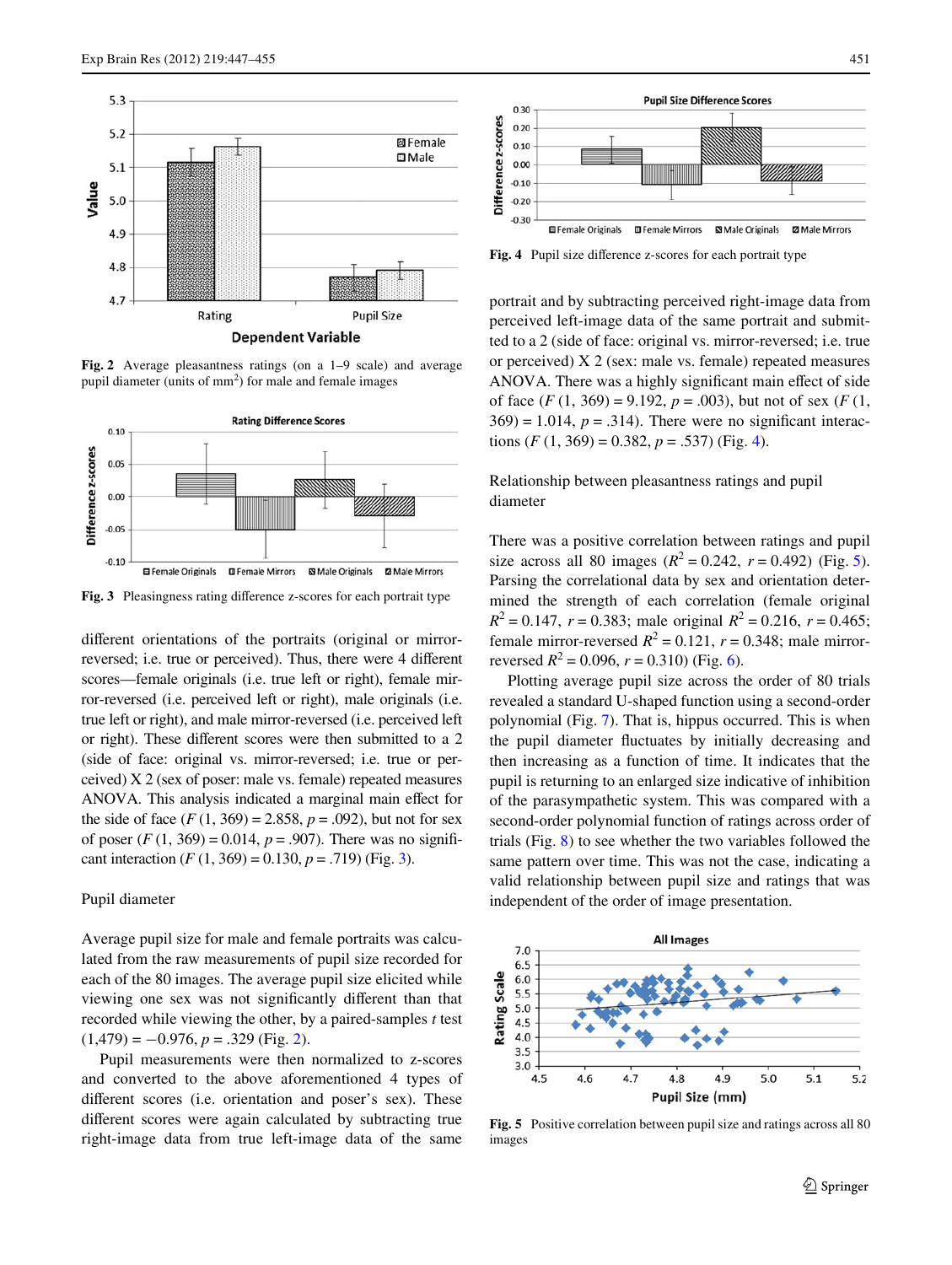<span id="page-5-0"></span>**Fig. 6** Correlation between pupil size and ratings, parsed by sex (male and female) and picture orientation (original and mirror-reversed). Stronger correlations were obtained for original images than for mirror-reversed images





<span id="page-5-1"></span>**Fig. 7** Average pupil size over the course of the 80 experimental trials revealing hippus

<span id="page-5-2"></span>**Fig. 8** Average ratings over the course of the 80 experimental trials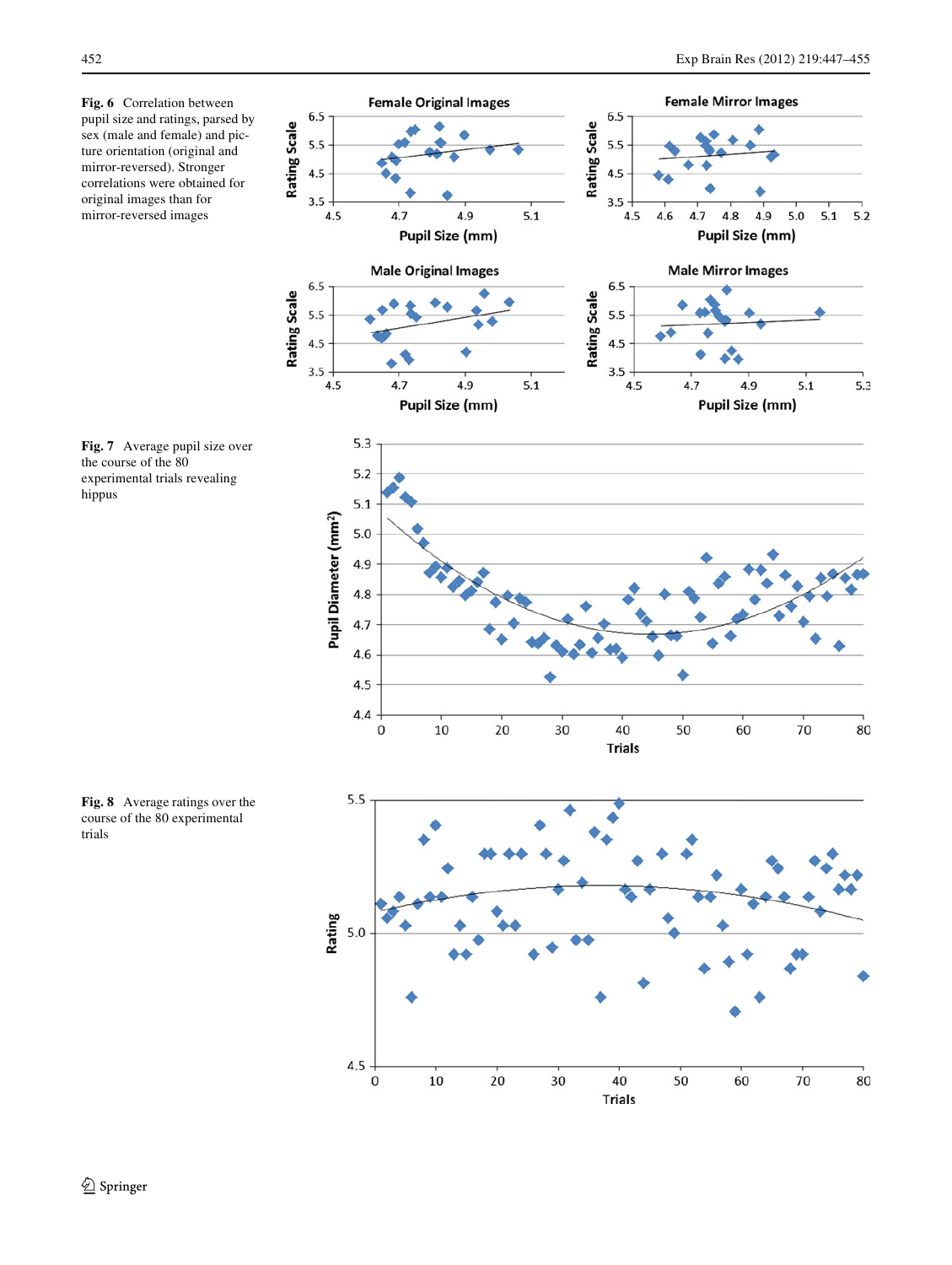#### Fatigue over time

Fatigue effects over time were determined by plotting both the pupil size variability and blink rate over trials. Measured as pupil size standard deviation  $(mm<sup>2</sup>)$ , pupil size variability increased considerably over time ( $y = -0.0005x^2 +$ 0.0041*x* + 0.822;  $R^2 = 0.621$ ,  $r = 0.788$ ). Blink rate averaged  $\sim$ 11 % of the total task time, which increased slightly over trials  $(y = -0.0002x^2 + 0.0042x + 9.675$ ;  $R^2 = 0.135$ ,  $r = 0.367$ ). Increases in both of these parameters are indicative of slight fatigue.

# Photograph bias indicates conscious pleasantness for both sexes

Throughout six centuries of Western art, women have been painted primarily with their left cheek exposed, while men typically exposed their right cheek (Grüsser et al. [1988](#page-8-13)). Rembrandt's biased portrait positioning concurs with this finding, and it may have been his intention to display the dominant sides of men and the emotive sides of women (Powell and Schirillo [2011](#page-8-6)). Likewise, Schirillo and Fox [\(2006](#page-8-14)) found that left-cheeked female portraits were judged most often as "approachable", whereas left-cheeked male portraits were judged most often as "avoidable". The present study examined whether similar perceptions of sex produced preferential differences for side of the face in real-life.

## **Discussion**

Perceived dominance in men has often been attributed to both positive *and* negative affective states (Demaree et al. [2005](#page-7-7)). However, the valence hypothesis claims that the expression of positive and negative emotions is divided more or less equally between the two hemifaces. Thus, it seemed unlikely to find significant differences between ratings of left- and right-faced male images. Conversely, several studies found greater lateralization (i.e. more facial muscle activity) of emotions in women, which predict distinctive differences in ratings of either side of the face in female images (Fridlund and Izard [1983\)](#page-7-8). As expected, we found evidence for the hemispheric lateralization of the perception and expressions of emotions. Interestingly, however, evidence for lateralization occurred in images of *both* men and women.

Our results further strengthen the notion of righthemispheric dominance (Sackheim and Gur [1983](#page-8-15); Borod et al. [1997](#page-7-1)), in that higher ratings of pleasantness were assigned to left-faced images. Importantly, this occurred regardless of whether the left hemiface was viewed in their original or mirror-reversed orientation.

# Portrait bias indicates Hess' unconscious dilation/constriction is valid for both sexes

To test whether conscious measures of pleasantness would also be present unconsciously, Hess' attraction-dilation and aversion-constriction hypotheses (Hess and Polt [1960\)](#page-8-9) was elicited by presenting original and mirror-reversed images. Hess' hypotheses have received a large amount of criticism for his lack of control for intrastimulus brightness variation (Hess et al. [1975](#page-8-10)). Thus, the majority of the literature following Hess and Polt's discovery has suggested that it is not the valence towards a stimulus than matters, but rather it is the *intensity* of the emotion that is evoked from the stimulus (Janisse [1973\)](#page-8-16). Thus, many researchers have concluded that regardless of valence, emotions tend to elicit predominantly sympathetic activity (i.e. pupillary dilation) (Goldwater [1972](#page-8-17)).

We found that pupil size was linearly related to pleasantness of an image, such that pupils dilated more when an image was rated as more "pleasant", but tended to constrict when images were rated as "unpleasant". This was true for both female and male images regardless of whether the images were in their original or mirror-reversed orientations. These findings suggest that posers' left hemifaces tend to exhibit a greater intensity of emotion, and this is, therefore, related to being more aesthetically pleasing to the observer. A number of other research findings have consistently shown that the left side of the face is more active than the right side during emotional expression, regardless of the methodology used to measure facial asymmetries (Borod et al. [1997](#page-7-1)).

Conscious aesthetic rating and unconscious pupil diameter correlation is not spurious

While only moderate, there was a linear relationship between pupil size and aesthetic pleasantness for both men and women in both original and mirror-reversed orientations. To validate this relationship, average pupil size was plotted across the order of experimental trials and compared to the pattern of average ratings across the same order of trials. This showed a standard pattern of response of pupil size across trials such that the pupil initially dilated, after which it shrunk in size (accommodation) and subsequently recovered (i.e. hippus). This pattern is typical of pupillary behaviour while exposed to steady illumination (Lowenfeld [1999](#page-8-11)). These findings can be explained in terms of the relative novelty of the images to the viewer since stimulus novelty is positively related to pupillary dila-tion (Janisse [1973](#page-8-16)). Thus, the first few images appeared novel to the observers eliciting an initial pupil dilation. As the novelty of the images subsided, pupil size decreased after which there was a gradual recovery.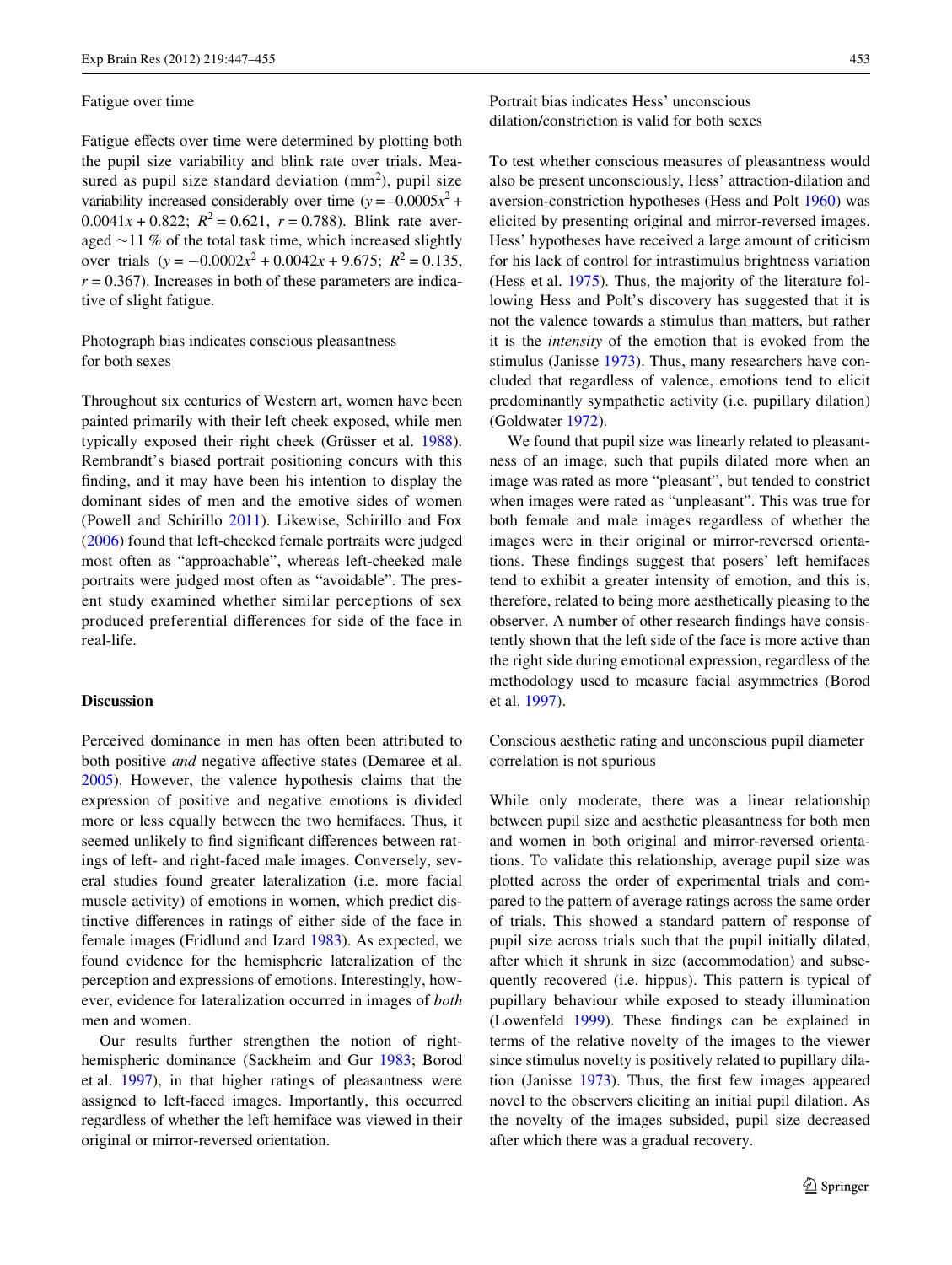Ratings across order of trials did not follow the same U-shaped pattern as did pupil size. Instead, ratings followed a slight inverse parabolic function over time signifying that observers assigned lower ratings to the first few images, increased their ratings slightly halfway through the experiment and lowered their ratings again towards the conclusion of the study. Thus, we were able to conclude that pupil size and ratings of pleasantness were independent of any effects of trial order.

Average blink rate of observers across the order of trials increased as a function of time, confirming the expected pattern of slightly increased fatigue over time (Doughty [2002](#page-7-9); Powell and Schirillo [2011](#page-8-6)). Other studies have shown increased pupillary oscillations as a result of tiredness in otherwise healthy adult individuals (Lowenfeld [1999](#page-8-11)). We found this to be true of our study, along with findings of increased pupil variability over trials. Thus, these findings affirm the importance of limiting pictureviewing time to 15 s and randomizing the order of the faces such that pupil size was a function of the face being looked at rather than the order in which those faces were presented.

#### **Conclusions**

In summary, we found a main effect of sidedness of the face on aesthetic judgments of pleasingness with the left hemiface being the most preferable for both male and female posers, rather than just females as originally predicted. More importantly, the left side of the face was preferred *regardless* of how it was presented (i.e. original orientation or mirror-reversed). Consequently, the presented side of the face had no influence on preference. This suggests that the perceived emotional expressions are being rated on their facial musculature, and thus hemispheric specificity rather than the viewer's preference for a given perceived hemiface. We also found a positive linear relationship, albeit modest, between pupil size and aesthetic ratings of images as was expected. These findings reinforce the tenets of the right-hemisphere hypothesis and add to the growing amount of evidence supporting the lateralization of emotional perception and control (Davidson [1995\)](#page-7-10). They also posit that sex is not a significant determinant of how the brain is lateralized for emotional functionality. Previously recorded sex differences in emotional expression may have been the result of different experimental demands made on men and women (Fridlund and Izard [1983\)](#page-7-8). For example, women may have gained more practice in (and thus more control over) emotional expression than have men. One study found that between 10 and 20 years of age, girls spend twice as much time in front of the mirror as do boys (Grüsser et al. [1988\)](#page-8-13). Thus, asymmetries as a result of experience may be of greater importance than genetically derived brain asymmetries.

Interestingly, our findings also agree with Hess' original conception of pupil dilation to pleasant images and constriction to unpleasant images. However, since the age discrepancies between posers (35–65) and observers (18–22) may have constricted the range of aesthetic pleasantness ratings ( $\sim$ 3.5 to  $\sim$ 6.5), these findings should be regarded as tentative. Even so, the relationship found between pupil size and ratings was independent of trial order, thus establishing that their correlation was not spurious.

The only outcome that differed with our original hypotheses was that a left-side aesthetic bias was present for all images, regardless of the poser's sex. This is likely because the posers used in this study were average-looking individuals (e.g. average ratings of  $5.1$ ). These results may differ from Powell and Schirillo's  $(2011)$  $(2011)$  previous findings of a prominent female leftward bias in Rembrandt's portraits because it is hard to determine how "average" the people in Rembrandt's portraits tended to be since these individuals ranged from peasants to patrons. Thus, Rembrandt may have been biased his portraits to some degree to fit his particular aesthetic interests.

**Acknowledgments** We are indebted to Jeff Muday and John Pettrocelli for help programming and to Steven Davis for help with statistical analysis.

## **References**

- <span id="page-7-6"></span>Aboyoun DC, Dabbs JM (1998) The Hess pupil dilation findings: sex or novelty? Soc Behav Pers 26:415–420
- <span id="page-7-2"></span>Borod JC, Caron HS (1980) Facedness and emotion related to lateral dominance, sex and expression type. Neuropsychologia 18: 237–241
- <span id="page-7-1"></span>Borod JC, Haywood CS, Koff E (1997) Neuropsychological aspects of facial asymmetry during emotional expression: a review of the normal adult literature. Neuropsychol Rev 7:41–60
- <span id="page-7-4"></span>Bradley MM, Miccoli L, Escrig MA, Lang PJ (2008) The pupil as a measure of emotional arousal and autonomic activation. Psychophysiol 45:602–607
- <span id="page-7-3"></span>Brodal A (1965) The cranial nerves. Blackwell, London
- <span id="page-7-0"></span>Darwin C (1872) The expression of the emotions in man and animals. D. Appleton and Company, NY
- <span id="page-7-10"></span>Davidson RJ (1995) Cerebral asymmetry, emotion, and affective style. In: Davidson RJ, Hughdahl K (eds) Brain asymmetry. MIT Press, MA
- <span id="page-7-7"></span>Demaree HA, Everhart DE, Youngstrom EA, Harrison DW (2005) Brain lateralization of emotional processing: historical roots and a future incorporating "dominance". Behav Cogn Neurosci Rev 58:330–341
- <span id="page-7-9"></span>Doughty MJ (2002) Further assessment of gender-and blink patternrelated differences in the spontaneous eyeblink activity in primary gaze in young adult humans. Optom Vis Sci 79(7):439–447
- <span id="page-7-5"></span>Duchowski AT (2007) Eye tracking methodology: theory and practice. Springer-Verlag, London
- <span id="page-7-8"></span>Fridlund AJ, Izard C (1983) Electromyographic studies of facial expressions of emotions and patterns of emotion. In: Cacioppo